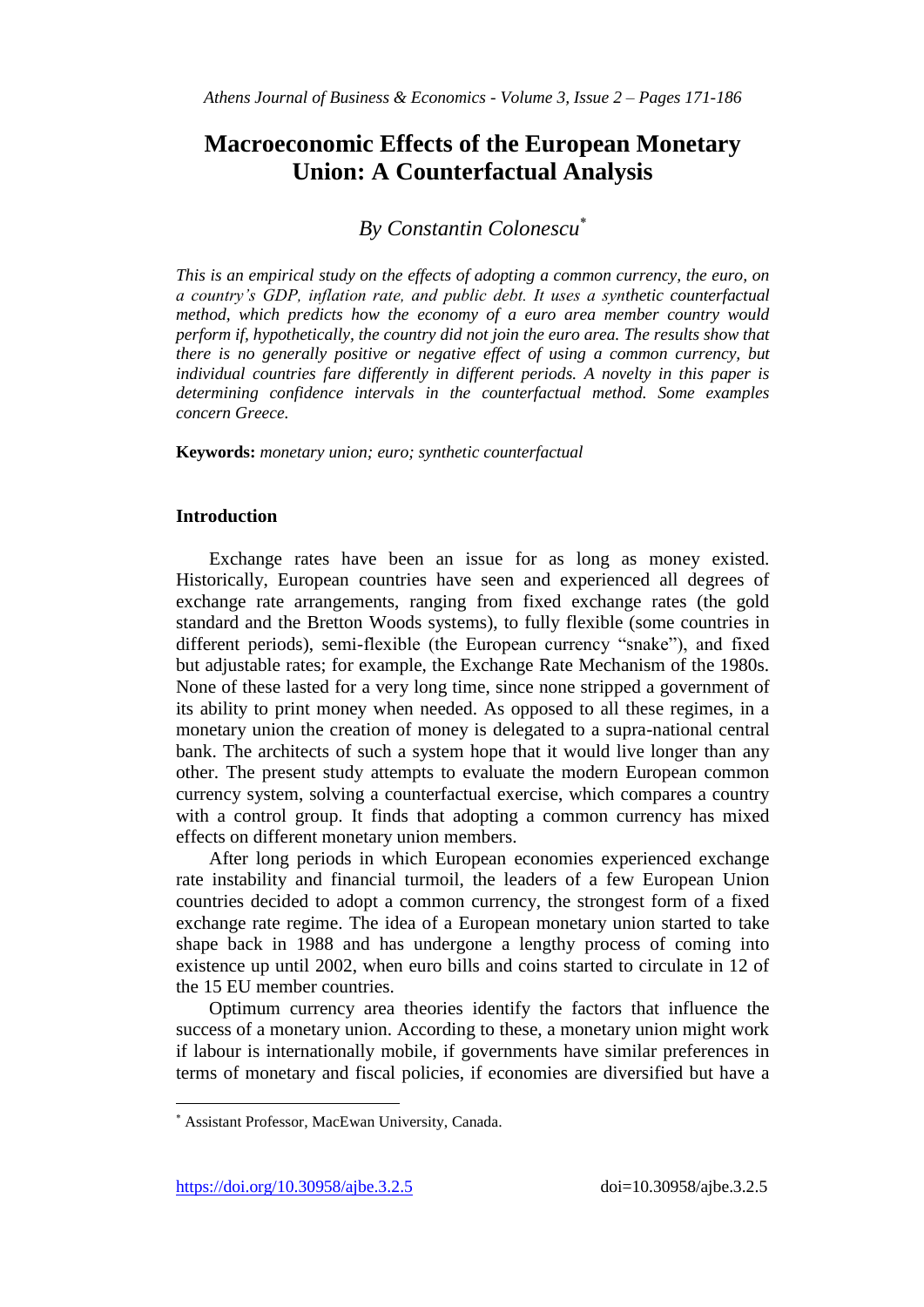similar structure of production, if there is a high degree of openness to movement of goods, capital, and labour, and if there is a sense of solidarity among the people in the monetary union member countries. While European Union member countries fare well on goods and capital mobility, there is still much to do to improve labour mobility: some EU member countries are more open than others to a foreign influx of workers.

Some discrepancies are also visible in governments' preferences toward fiscal discipline. When new governments take over, fiscal policies may change, such that a country could become more or less exposed to balance of payments misalignments. Thus, a country might be temporarily better off as a monetary union member, but it might also be temporarily worse off. There is no guarantee that adopting a common currency is going to be advantageous at all times.

Like most economic decisions, adopting a common currency has its costs and benefits (Vickers, 2000). While the optimum currency criteria may provide some guidance, determining the net effect of monetary integration poses an empirical problem, which is investigated in this study. The results show that there is no general rule concerning the effect of common currency on a national economy: each country may benefit or not for some periods, an effect which may possibly be reversed in other periods. This study examines the effect of adopting the euro on three variables: GDP in twelve euro area member countries; inflation in eight and.; government debt in eight countries. The control group includes about 40 countries, observed from 1996 (three years before the European Monetary Union took effect) to 2015.

#### **Literature Review: Economic Effects of Monetary Integration**

In recent years, economists have paid relatively little attention to the effect of monetary integration on macroeconomic variables. Here are a few examples of such efforts, which show mixed results.

Conti (2014) uses a difference in differences model, finding that the adoption of the euro may have raised GDP per capita growth in 17 European countries by about 4 percent as of 2010. On the other hand, Kalaitzoglu and Durgeu (2016) show that neither economic nor monetary integration have a significant effect on growth in the European Union. The authors identify two channels through which monetary integration may connect to growth: better access to financing, which enhances growth, and a macroeconomic risk of over-borrowing, which may reduce long term growth. They conclude that "*the suitability of adopting the Euro should depend on each country's ability to balance […] the improved access to financing and the risk of over-borrowing"* (Kalaitzoglu and Durgeu, 2016).

Papanikos (2015) explains part of the post-2009 economic downturn in Greece and other Eurozone countries, using the concept of euro overvaluation with respect to the dollar. The author argues that countries with a history of high inflation such as Greece are unable to adjust their price levels to offset an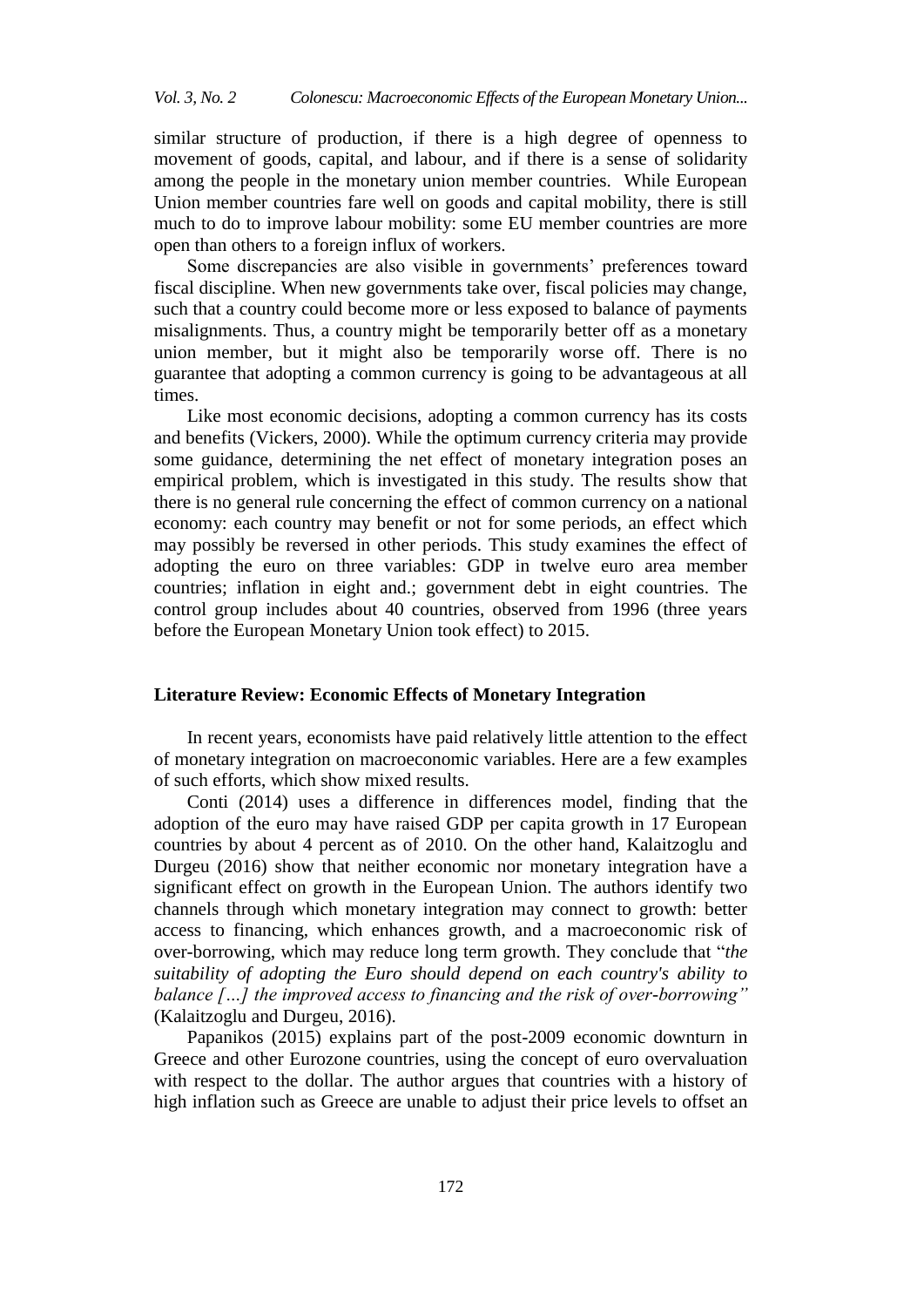overvalued currency, which results in long term recessions. A history of high inflation, however, should act in favour, not against adopting an anchor currency such as the euro according to Alessina and Barro (2002). Papanikos (2015) estimates the loss in Greek GDP due to real exchange rate misalignment at 1.25 percent per year.

Does a certain exchange rate regime favour economic growth more than another? Economic studies answer this question both ways. Based on a panel of 60 countries observed over the 1973-1998 period, Bank of Canada research shows strong evidence that a floating exchange regime positively influences economic growth (Bailliu, Lafrance, & Perrault, 2002). Another study conducted by Baikan (2016) uses a set of 164 countries and finds no significant effect of exchange rate regime on growth. An article published in the American Economic Review (Levy-Yevati and Sturzenegger, 2003) finds that the exchange rate regime has different effects on developing than on developed economies: less flexible exchange rate regimes impede growth in developing countries, while the exchange rate regime does not seem to matter in developed countries.

This brief literature overview suggests that monetary integration viewed as an exchange rate regime has very different effects on different countries, but the mechanisms through which it affects the economy are yet to be understood.

### **Method and Data**

This paper uses the synthetic counterfactual method developed by Abadie, Diamond, and Hainmueller (2010) and Imbens and Wooldridge (2009) to estimate the GDP of a euro area member country if, hypothetically, the country would not have joined the euro area. Since the seminal work of Abadie and Gardeazabal (2003), more and more studies have used the synthetic counterfactual approach, covering a variety of topics. For example, Campos, Coricelli, and Moretti (2014) investigate the effect of European Union membership on GDP in the countries of the 2004 wave of EU enlargement. Billmaer and Nanncini (2013) study the effect of trade liberalization on GDP. Montalvo (2011) asks whether the Spanish elections of 2014 would have had a different outcome if the terrorist attack in Madrid did not take place three days before the elections. Finally, El-Shagi, Lindner and Schweinitz (2014) evaluate the extent of misalignment in real exchange rates in European countries using the pre-euro period as a matching standard.

The R Synth package estimates the impact of an event (aka treatment, intervention, or exposure) on a research subject by constructing a counterfactual, a virtual situation that might have prevailed in the absence of the event (Abadie, Diamond and Hainmueller, 2011). The construction of the counterfactual involves the following stages: (i) Formation of a control group of countries that will be used for comparison to the country under study; (ii) Construction of a counterfactual, a virtual country that resembles the country under study along the lines of several attributes (predictors), such as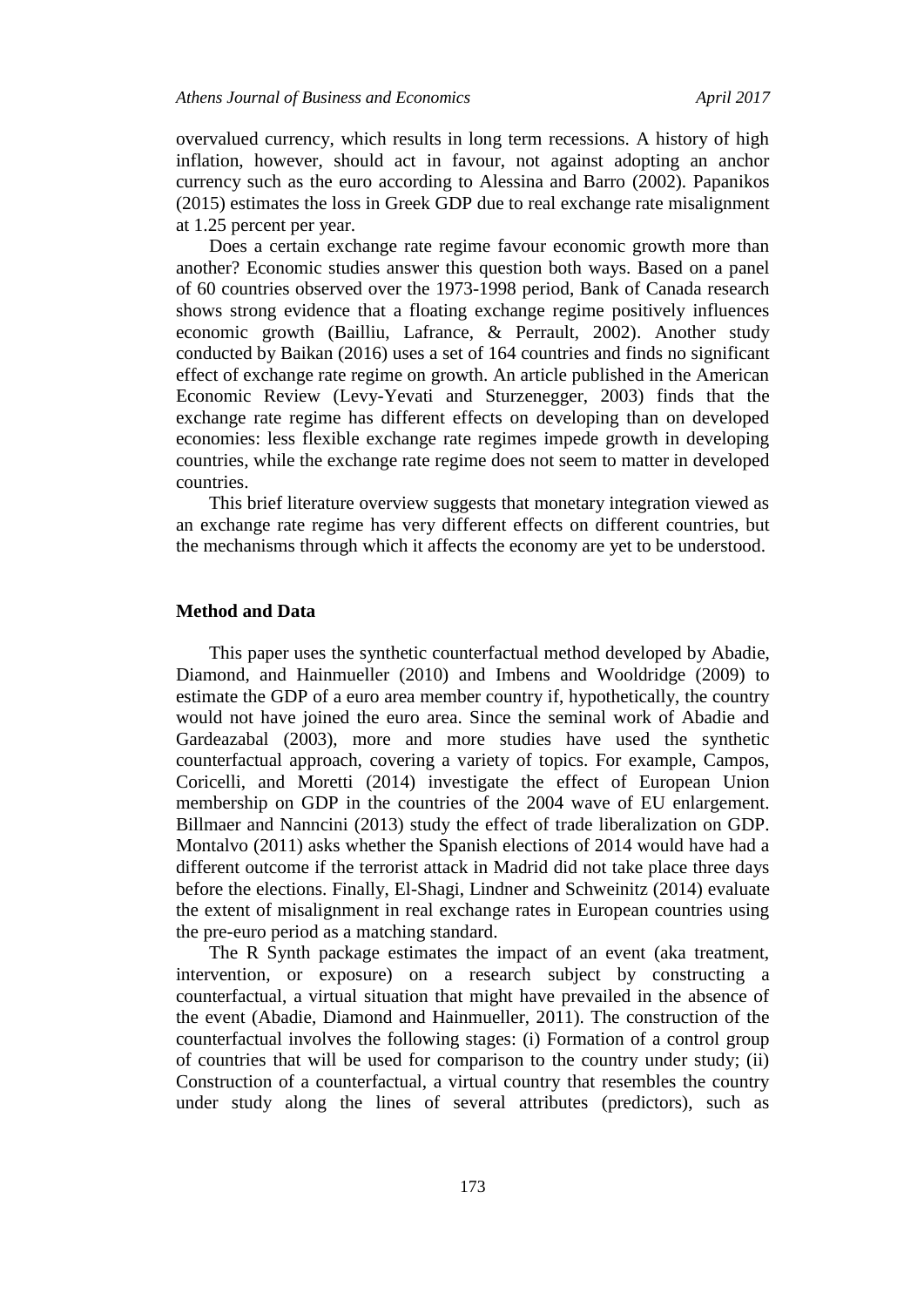government spending, education, and investment. This "synthetic" counterfactual is a weighted average of the countries in the control group, with the weights determined such that the counterfactual best estimates the mean of the output variable (such as GDP) in the country under study over the pretreatment period; (iii) Prediction of the evolution of the outcome in the posttreatment period using the weights determined at stage (ii),; (iv) finally, comparison of the actual (treated) country to its counterfactual to assess the effect of the treatment. The calibration of the model uses two sets of weights: one that assigns a weight for each country in the control group, and one that assigns a weight to each predictor.

Let us establish a few notations (closely following the original "synth" function):

- $K =$  number of predictors. Predictors are country attributes such as those presented in Table 1. The attributes may or may not be chosen based on some causal theory; they are just meant to describe how similar or different a country is with respect to the countries in the control group.  $N =$  the number of countries in the control group.
- $T_1$  = number of periods (years of observation) before treatment.
- $X_1$  = the ( $K \times 1$ ) vector of predictor values in the treated country.
- $X_0$  = the  $(K \times N)$  matrix of predictor values in the N control countries.
- $Z_1$  = the  $(T_1 \times 1)$  vector of actual outcomes (GDP) for the treated country before treatment.
- $Z_0$  = the  $(T_1 \times N)$  matrix of actual outcomes (GDP) for the control countries before treatment.

 $V =$  the  $(K \times K)$  diagonal matrix of predictor weights.

 $W =$  the  $(N \times 1)$  vector of country weights.

 $Y_{1t}$  = the counterfactual dependent variable in the exposed country at time .

 $Y_{0t}$  = the  $(N \times 1)$  matrix of the variable of interest for the control countries.

The "synth" algorithm determines the weights  $w_i$ , used to minimize the distance between the control group's predictor values  $(X_0)$  and the treated predictor values  $(X_1)$  under the conditions that the weights are positive and sum to 1:

$$
W = \text{Argmin}(X_1 - X_0 W)'V(X_1 - X_0 W) \tag{1}
$$

where  $V$  is chosen to minimize the mean square error of the estimated counterfactual. In other words,  $V$  is selected such that the counterfactual best fits the GDP of the trated country:

$$
V^* = \text{Argmin}\big(Z_1 - Z_0 W^*(V)\big)'\big(Z_1 - Z_0 W^*(V)\big) \tag{2}
$$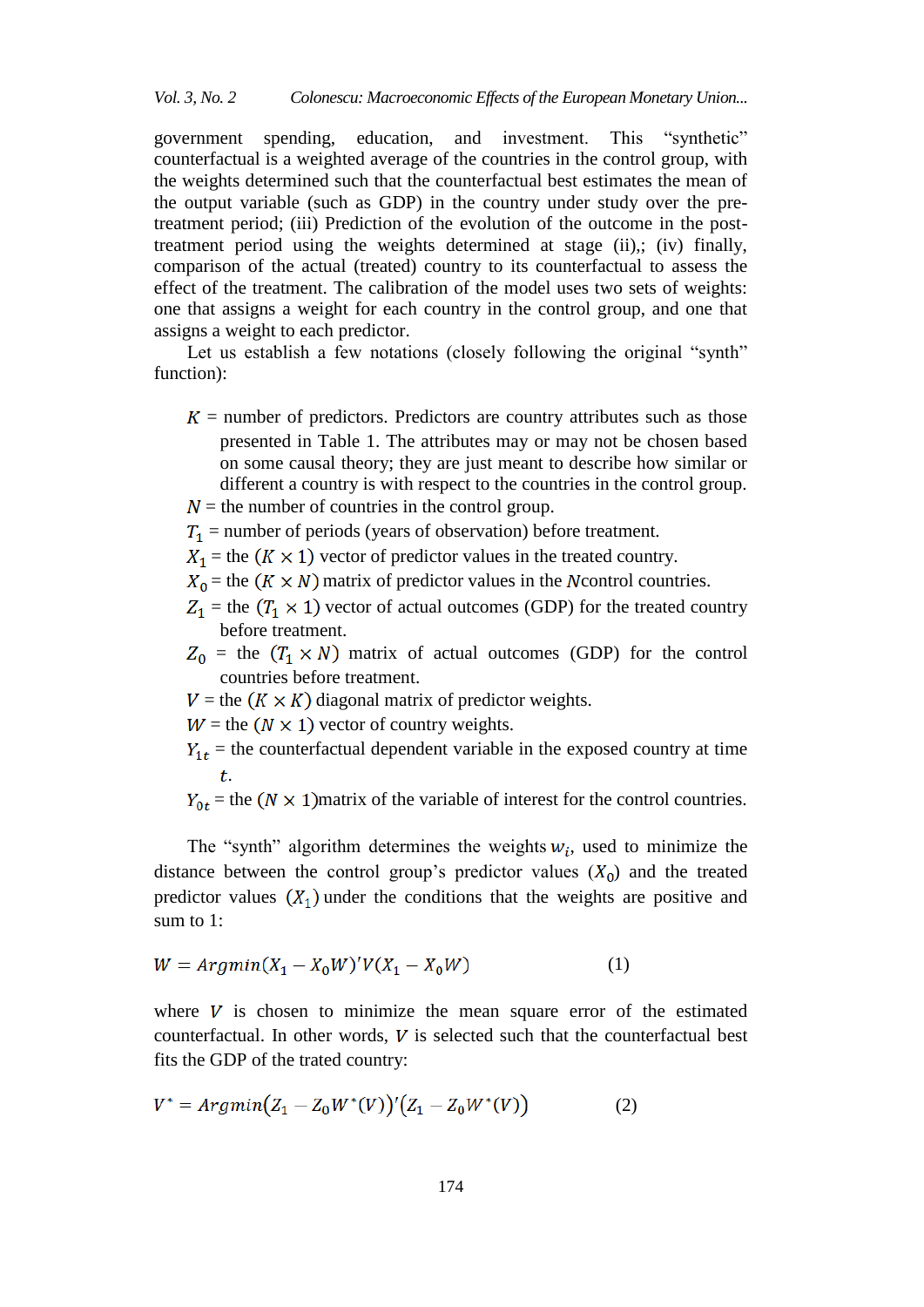Once the two sets of weights are determined, the predicted values of the treated country are, for each period  $t$ ,

$$
Y_{1t} = \sum_{i=1}^{N} w_i Y_{0t} \tag{3}
$$

Solving equations (1) and (2) involves an iterative process. Given the constraints on the weights may not be exact the counterfactual outcome potentially differs from the actual outcome in the period prior to treatment. Another reason for the divergence of the counterfactual from the actual outcome before treatment is that the weights  $W$  and  $V$  are determined for the average predictor values in the pre-treatment period.

The R software package "Synth" (Abadie et al., 2011) computes and plots the path of an outcome variable (such as GDP, inflation, or government debt) using the synthetic counterfactual method. In this context, becoming a member of the European monetary union is the treatment under study.

Although the synthetic counterfactual method seeks to establish no causal relationship between the predictors and the outcome, the method seems to work better if the choice of the predictors is based on macroeconomic theory. The factors explaining economic growth are chosen in line with neoclassical growth theories, which identify several categories of such factors: technological change, physical capital, human capital, initial development (Solow, 1956; 1957; Swan, 1956; Mankiw, Romer, and Weil, 1992; Breton, 2013); trade liberalization (Baldwin and Forslid, 2000); and government policies (Eisner, 1992).

Table 1 shows the predictor variables, chosen to represent these broad theoretical categories. The choice of such variables is becoming standard in synthetic counterfactual literature on macroeconomic issues (Abadie and Gardeazabal, 2003; El-Shagi et al., 2014; Campos et al., 2014; Billmaer and Nanncini, 2013).

Two predictors in Table 1 require further discussion. The first is an indicator variable for euro area membership, which is equal to 1 for a euro area member country and 0 for a non-member. The original synthetic counterfactual method does not require such a variable because, according to the original method no other country in the control group would be exposed to the treatment.

Instead of using a binary indicator for EU membership, Abadie et al. (2011, p. 3) recommend aggregating the data if more than one country is exposed to treatment. Aggregation, however, only leads to an aggregate result, which is an answer to the question whether the euro area countries are better off on average; the truly interesting question concerns, though, individual countries rather than averages.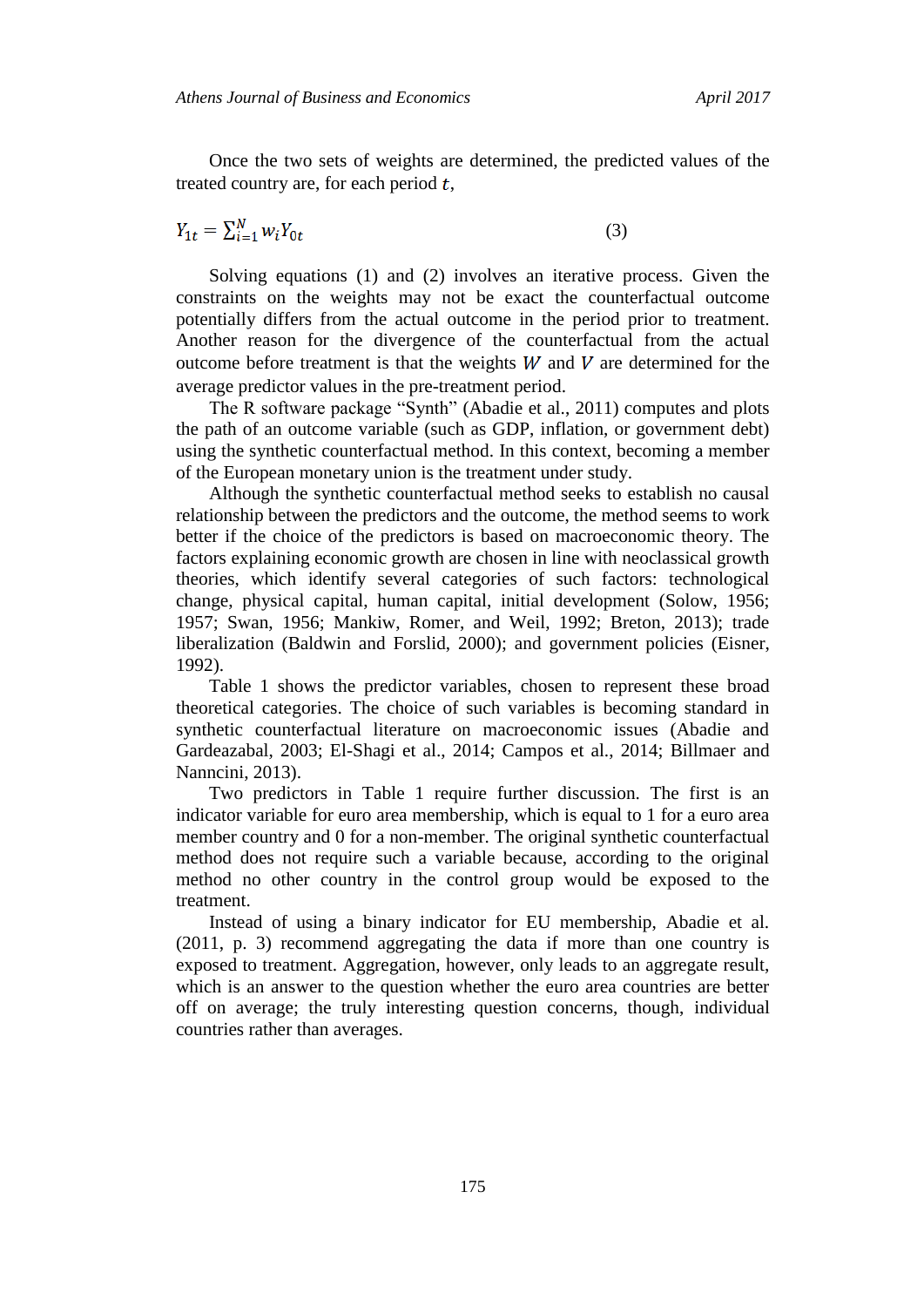| <b>Definition</b>                                                       | Code                 |
|-------------------------------------------------------------------------|----------------------|
| GDP (constant 2005 US\$) (the variable under study)                     | NY.GDP.MKTP.KD       |
| Government consumption (constant 2005 US\$)                             | NE.CON.GOVT.KD       |
| Gross fixed capital formation (constant 2000 US\$)                      | NE.GDI.FTOT.KD       |
| Industry, value added (constant 2000 US\$)                              | NV.IND.TOTL.KD       |
| Export value index $(2000 = 100)$                                       | TX.VAL.MRCH.XD.WD    |
| Population, total                                                       | SP.POP.TOTL          |
| Agriculture value added per worker (constant 2000 US\$)                 | EA.PRD.AGRI.KD       |
| CO2 emissions (kg per 2000 US\$ of GDP)                                 | EN.ATM.CO2E.PP.GD.KD |
| CO2 intensity (kg per kg of oil equivalent energy use)                  | EN.ATM.CO2E.EG.ZS    |
| Urban population growth (annual %)                                      | <b>SP.URB.GROW</b>   |
| Population ages 15-64 (% of total)                                      | SP.POP.1564.TO.ZS    |
| Mobile cellular subscriptions (per 100 people)                          | IT.CEL.SETS.P2       |
| Labor participation rate, female $(\%$ of female population ages $15+)$ | SL.TLF.CACT.FE.ZS    |
| Tariff rate, applied, simple mean, primary products (%)                 | TM.TAX.TCOM.SM.AR.Z  |
|                                                                         | S                    |
| EU membership $(=1$ if country is member)                               | EU.member            |
| Eurozone membership $(=1$ if Eurozone member)                           | Euro.member          |

**Table 1.***Variables and their WDI Database Codes*

Table 2 shows summary statistics for GDP and its predictors. The data come from World Bank's WDI data base (World Bank, 2016), covering 42 countries in the period between 1996 and 2015.

|                           | min          | max          | median     | mean         | std.dev      |
|---------------------------|--------------|--------------|------------|--------------|--------------|
| <b>GDP</b>                | $3.45E + 09$ | $1.65E+13$   | $2.88E+11$ | $1E+12$      | $2.29E+12$   |
| Gov. consumption          | $6.86E + 08$ | $2.52E+12$   | $5.74E+10$ | $1.78E + 11$ | $3.73E + 11$ |
| Capital formation         | $-1.5E+09$   | $4.07E+12$   | $5.76E+10$ | $2.31E+11$   | $5.45E+11$   |
| Ind. value added          | $7.12E + 08$ | $4.09E+12$   | $7.05E+10$ | $2.54E+11$   | $5.62E+11$   |
| Export                    | 54.2599      | 1031.644     | 181.7768   | 242.2794     | 177.9023     |
| Population, total         | 268916       | $1.37E + 09$ | 10301480   | 91931324     | $2.61E + 08$ |
| Agric. value added        | $-1139.95$   | 219244.5     | 15633.67   | 26323.14     | 26071.69     |
| CO <sub>2</sub> emissions | 0.054007     | 1.753345     | 0.272172   | 0.344743     | 0.215897     |
| CO <sub>2</sub> intensity | $-2.38589$   | 4.198001     | 0.529617   | 0.670382     | 1.074538     |
| Urban pop. growth         | 0.044809     | 4.6566       | 2.377309   | 2.311866     | 0.665117     |
| Population 15-64          | 56.11841     | 74.35314     | 67.16426   | 67.14883     | 2.526306     |
| Mobile phone              | 0.011862     | 172.3224     | 90.09603   | 78.33732     | 47.2804      |
| Labor partic.             | 18.3         | 72           | 51.7       | 50.26181     | 9.64422      |
| Tariff rate               | $-8.13241$   | 88.27        | 6.37       | 8.147762     | 8.216037     |

### **Table 2.** *Descriptive Statistics*

The membership indicator allows the use of other euro area members as control units. It also facilitates the provision of an answer to the following question:

*"What a country's GDP would have been if the country did not join the euro area, while the other countries did?"*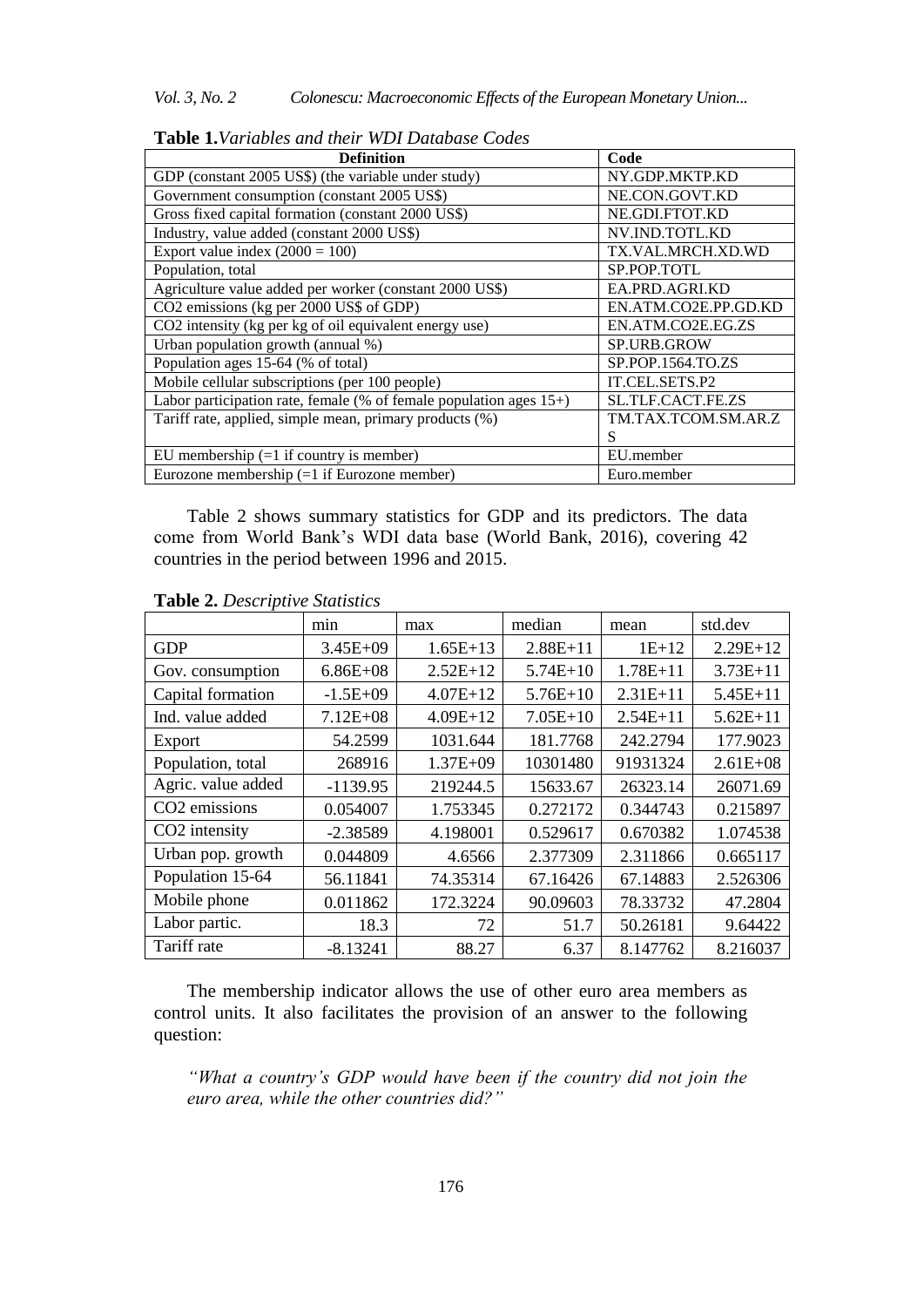as opposed to the less interesting question:

*"What a country's GDP would have been if the country did not join the euro area and the other countries in the euro area did not exist at all?"* 

In the absence of such a variable, the validity of the control group is evaluated by performing a placebo test, by simply feeding to the synthetic counterfactual algorithm the information that a country, say Norway, is treated when it is in fact not treated (Abadie et al., 2010, p. 501). Such a test only works under the assumption that the control countries are not affected by the treatment. This assumption, however, is most likely incorrect in the case of the euro membership problem. Other studies, such as the one conducted by Campos et al. (2014), do not address the problem of interaction among the treated units or between the treated units and the control group. The membership indicator is designed to account for potential interferences between the treated and the control units. Unrelated methods, such as panel data VAR also consider the issue of cross sectional correlation in panel data models (Dees, Mauro, Pesaran and Smith, 2007).

The issue of interdependence between a treated unit and other units; treated or not; deserves closer attention. Mutual influence should be expected when there are spillovers or network externalities as it is the case with a monetary union; the more countries are in the union, the greater are the expected gains for each member. A monetary union, by its very reason of existence, is supposed to be a gain-gain situation when the right conditions are present. On the other hand, setting up a regional agreement such as a free trade or a common currency area could negatively affect traditional trading partners that are not included in the newly-established regional arrangement. Synthetic counterfactual models may be suitable to address such situations, provided appropriate control variables are included, which is the role of the membership indicator used in the present study. There is yet no theory or method to address the violation of cross-sectional interdependence in the synthetic counterfactual method.

When interdependence among cross-sectional units is allowed, the synthetic counterfactual method stands apart from other treatment effect models, because the strong separation between treated and non-treated units fades. For instance, if we ask how Slovenia would perform if it did not join the euro area, the control group should include all countries in the sample, euro members or not. In other words, when asking if euro is good for Slovenia, we do not seek to find out whether forming a monetary union in the EU is good or bad on average, as treatment effect methods do. Whether monetary integration is desirable or not for a particular country depends, in part, on the other countries in the euro area. Previous research, which assumes complete independence, does not seem to address this important issue.

Another predictor that might have an important role in determining the effect of the common currency on GDP is European Union membership: the membership indicator would be equal to 1 for an EU member and 0 for a non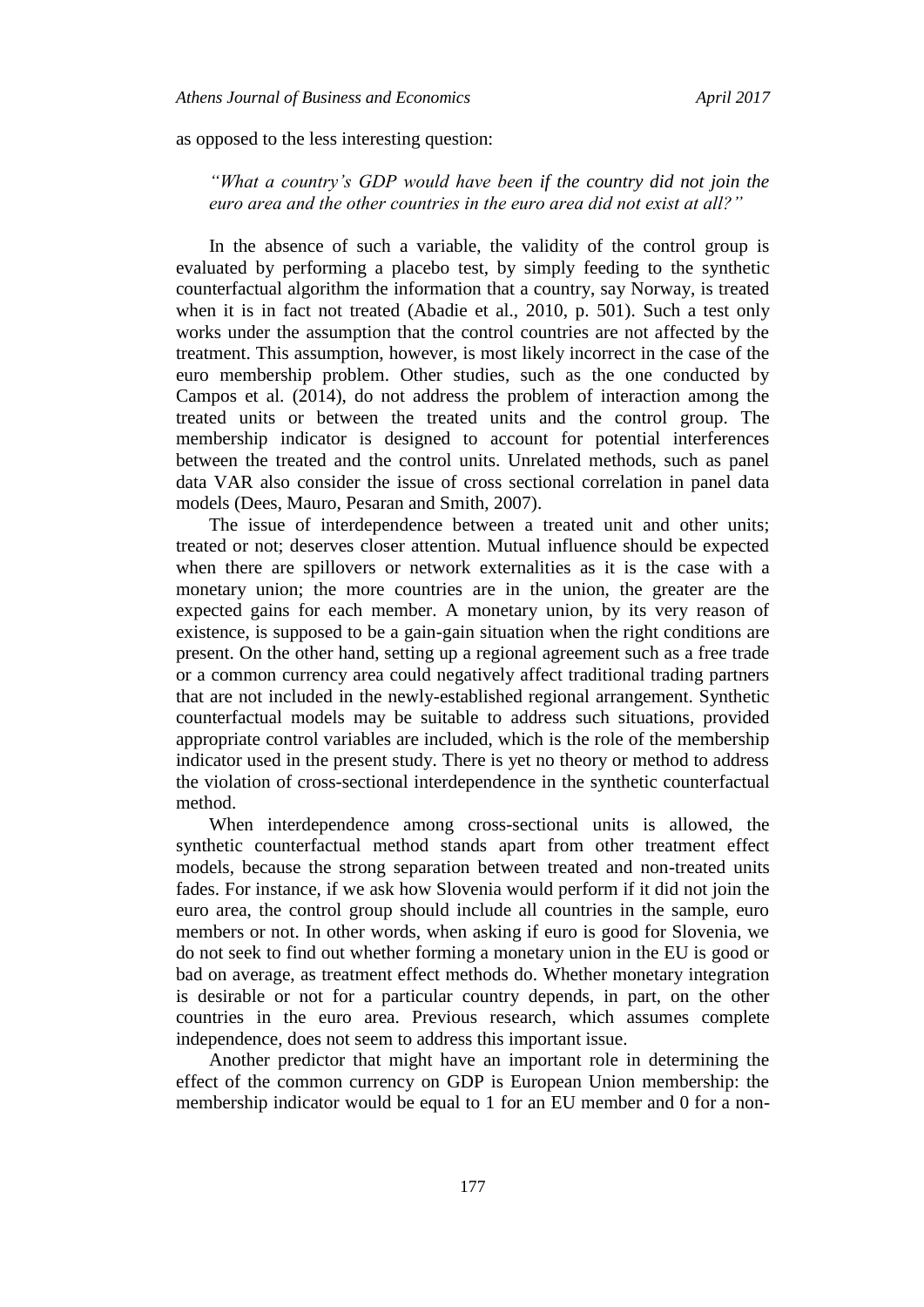member. As the results presented below suggest, being an EU member seems to enhance the gain (or reduce the loss) from being a euro area member. The reason behind including this predictor is that it relates to the optimal currency area criteria: EU membership brings about enhanced labour and capital mobility and a forum for political discussion.

Taking into account all these aspects concerning the control group, the following countries were chosen to form our sample: Argentina, Australia, Austria, Belarus, Belgium, Bulgaria, Brazil, China, Czech Republic, Denmark, Egypt, Estonia, Finland, France, Germany, Greece, Hungary, Iceland, India, Ireland, Italy, Lithuania, Luxembourg, Latvia, Republic of Macedonia, Moldova, Norway, Poland, Portugal, Romania, Russian Federation, Serbia, Slovak, Republic, Slovenia, Spain, Sweden, Switzerland, Turkey, Ukraine, United Kingdom, and United States of America. The countries have been chosen such that the control group include as many and as diverse categories: developed and less developed countries, various geographical regions, and large and small economies. A country is removed from the sample when it becomes the treated entity.

### **Results**

Figure 1 shows the evolution of GDP in a few European monetary union countries. For each euro member, the actual GDP is compared to a *"synthetic counterfactual"* GDP, which is an estimate of what the country's GDP would have been if the country did not adopt the euro. When the dotted line (the counterfactual) is below the solid line (the actual GDP with the country being in the euro area), the country would have been worse off if it did not join the euro area.

**Figure 1.** *Actual vs. Counterfactual GDP. Vertical Dotted Line Shows the Year of Euro Area Membership*

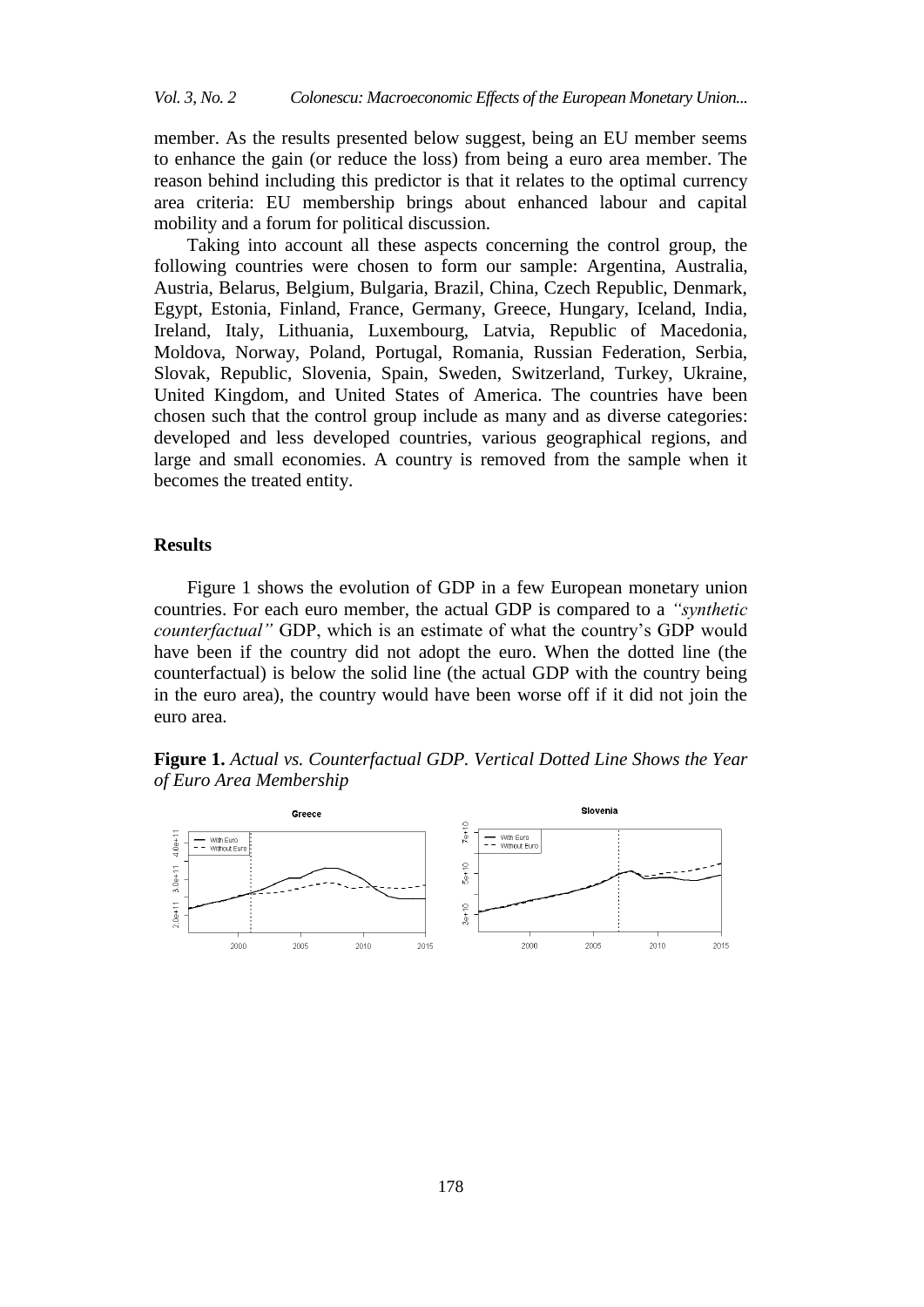

The left hand side of Figure 1 shows the countries for which adopting the euro has been, at least for some period, beneficial (Greece, Austria, Ireland, Spain, France, and Belgium.) The right hand side groups the countries for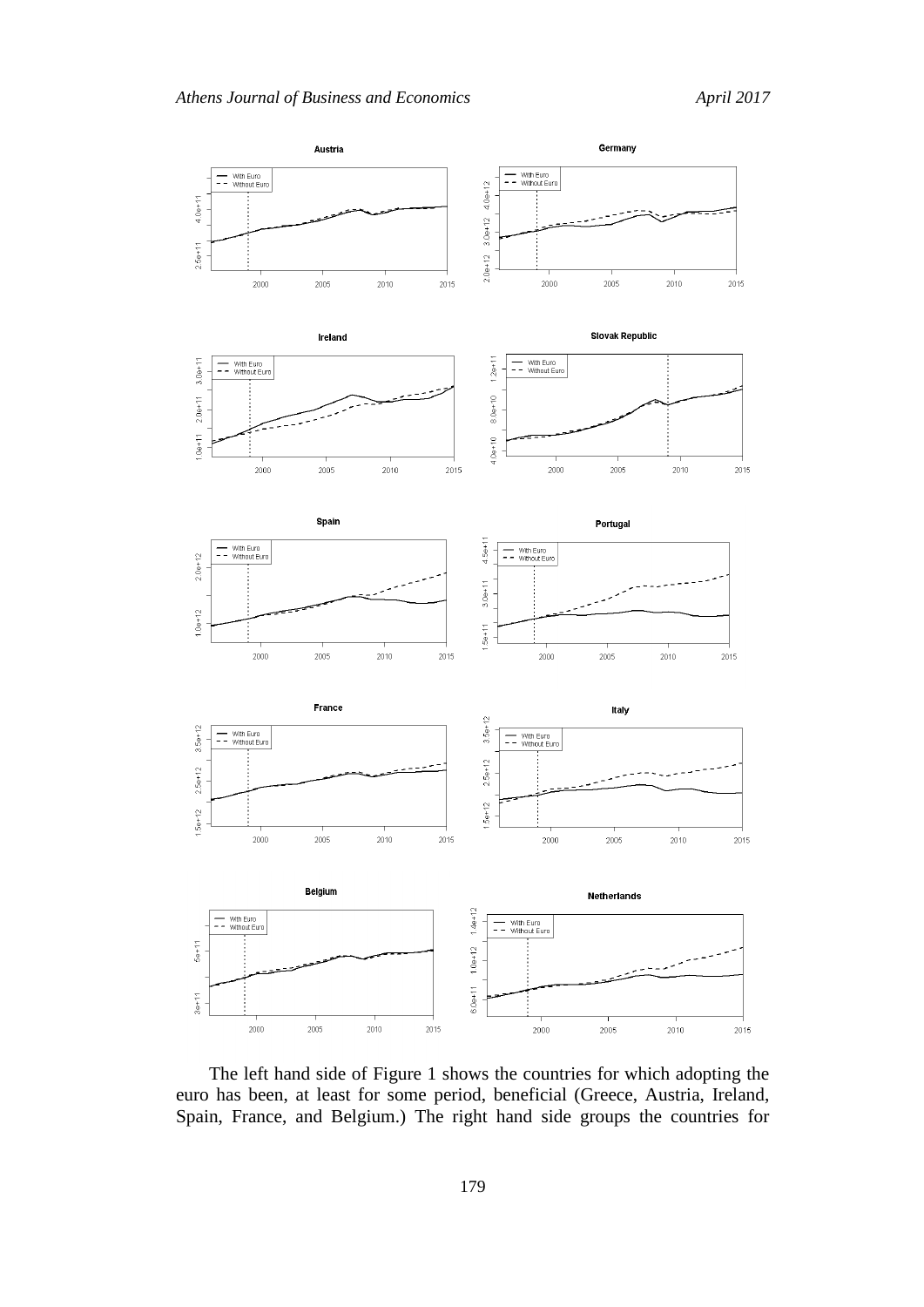which euro membership appears to have been less useful or neutral (Slovenia, Germany, Slovak Republic, Portugal, Italy, and the Netherlands.) The effect of the euro does not seem to be substantially significant for some countries, (e.g., Austria, Slovak Republic, France, and Belgium.) A distinct case is Greece, where the euro appears to work well until 2010, but proves detrimental after that year. Figure 2 shows an example to suggest that accounting for European Union membership tends to enhance the estimated effect of the common currency on a country's GDP. Of course, this does not mean that a country could be in the euro area without being an EU member; it just shows that the membership indicator is an important addition to the model.

**Figure 2.** *The Counterfactual GDP for Greece: (a) with an EU Membership Predictor, and (b) without an EU Membership Predictor*



Why does euro membership seem to affect different countries in different ways? While the synthetic counterfactual method has certain advantages in comparative studies, it does not allow quantifying the contribution of each predictor to the overall effect. Examining the factor weights in matrix  $V$  might serve such a purpose. However, there is yet no theory establishing a causal relationship between these weights and the outcome variable. Therefore, providing an explanation for the calculated differences between the actual and counterfactual outcomes is beyond the scope of this paper. Further research may look at how the optimum currency area criteria, such as cross border labour mobility, economic diversification, and macroeconomic policies apply to each country and time in search for clues about the causes of the differences.

## **Sensitivity Analysis**

The synthetic counterfactual method does not provide, for the moment, standard deviations for the predicted outcomes. Instead, the authors of the method propose a "placebo" exercise that consists in computing a synthetic counterfactual for a non-treated unit and hoping to find no significant effect. This method has several shortcomings. First, it assumes independence of treatment across units, which is hardly the case when studying the euro area. Second, it only allows a visual inspection and comparison, with no possibility of assessing statistical significance. Some studies use difference-in-differences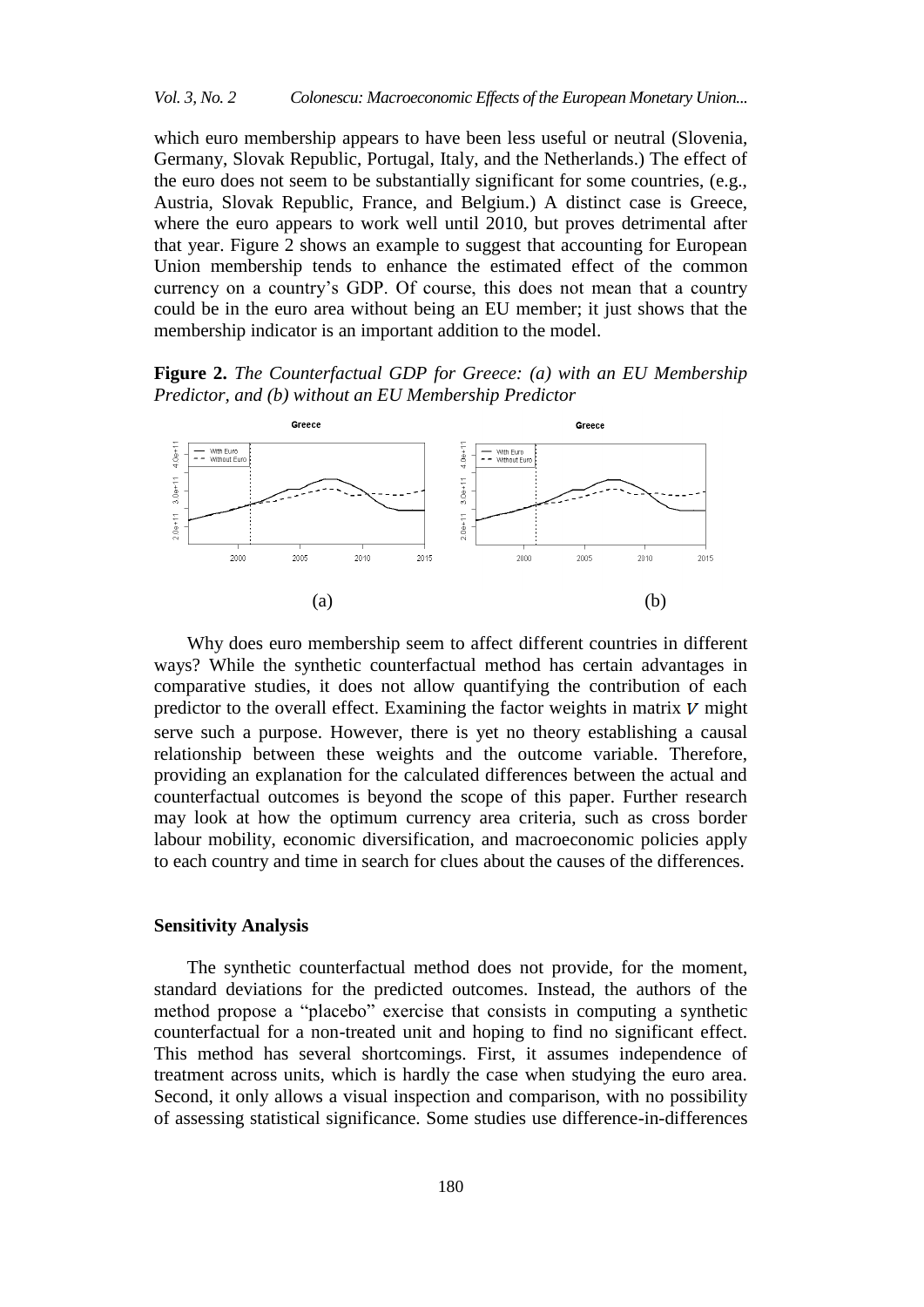between the actual and counterfactual series to obtain some standard deviations of the predicted outcome (Campos et al., 2014, p. 19), an approach which appears to be flawed (Bertrand, Duflo and Mullainathan, 2004).

The sensitivity of the model with respect to the choice of the countries in the control group is determined by a resampling simulation, which provides lower and upper limits of the synthetic counterfactual effect. The simulation approach constructs 41 subsamples of countries by removing one country at a time and re-calculates the synthetic counterfactual outcome for each subsample. Resampling also allows estimating standard deviations of the outcome. Sensitivity analysis is only performed for Greece, being one of the most important cases in the study sample. Table 3 shows the summary results of the resampling exercise: the average counterfactual GDP for each year, its standard deviation, lower and upper bounds of a 95% confidence interval based on a t distribution for the counterfactual GDP, and the actual GDP. Based on the results calculated in Table 3, Figure 3 presents a plot of the actual GDP and the lower and upper bounds of the 95% confidence interval of the synthetic counterfactual GDP.

| Year | Average      | St. Dev.     | Lower        | <b>Upper</b> | <b>Actual</b> |
|------|--------------|--------------|--------------|--------------|---------------|
|      |              |              | <b>Bound</b> | <b>Bound</b> |               |
| 1998 | $2.34E+11$   | $2.44E+09$   | $2.29E+11$   | $2.39E+11$   | $2.35E+11$    |
| 1999 | $2.43E+11$   | $2.64E + 09$ | $2.37E+11$   | $2.48E+11$   | $2.42E+11$    |
| 2000 | $2.55E+11$   | $2.96E+0.9$  | $2.49E + 11$ | $2.61E+11$   | $2.52E+11$    |
| 2001 | $2.6E+11$    | $3.36E + 09$ | $2.53E+11$   | $2.68E+11$   | $2.62E+11$    |
| 2002 | $2.65E+11$   | $4.17E + 09$ | $2.56E+11$   | $2.74E+11$   | $2.72E+11$    |
| 2003 | $2.68E+11$   | $5.31E + 09$ | $2.57E+11$   | $2.8E+11$    | $2.88E+11$    |
| 2004 | $2.76E+11$   | $6.21E + 09$ | $2.63E+11$   | $2.89E+11$   | $3.03E+11$    |
| 2005 | $2.84E+11$   | $7.55E+09$   | $2.68E + 11$ | $3E+11$      | $3.04E + 11$  |
| 2006 | $2.95E+11$   | $8.66E + 09$ | $2.77E + 11$ | $3.13E+11$   | $3.22E+11$    |
| 2007 | $3.03E+11$   | $9.88E + 09$ | $2.82E+11$   | $3.24E+11$   | $3.32E+11$    |
| 2008 | $3.02E+11$   | $1.02E+10$   | $2.8E+11$    | $3.23E+11$   | $3.31E+11$    |
| 2009 | $2.88E+11$   | $1.01E+10$   | $2.67E+11$   | $3.09E+11$   | $3.17E + 11$  |
| 2010 | $2.93E+11$   | $1.06E+10$   | $2.7E+11$    | $3.15E+11$   | $2.99E+11$    |
| 2011 | $2.97E+11$   | $1.18E + 10$ | $2.72E+11$   | $3.22E+11$   | $2.72E+11$    |
| 2012 | $2.94E+11$   | $1.25E+10$   | $2.68E+11$   | $3.2E+11$    | $2.52E+11$    |
| 2013 | $2.94E+11$   | $1.32E+10$   | $2.66E+11$   | $3.22E+11$   | $2.44E+11$    |
| 2014 | $2.99E+11$   | $1.42E+10$   | $2.69E + 11$ | $3.29E+11$   | $2.46E+11$    |
| 2015 | $3.08E + 11$ | $1.56E+10$   | $2.75E+11$   | $3.41E+11$   | $2.45E+11$    |

**Table 3.** *The Results from a Resampling Simulation to Determine Standard Deviations for the Counterfactual GDP Series (The Case of Greece)*

The simulation results show that the predicted counterfactual remains robust for Greece when the comparison group of countries changes. As a byproduct, the simulation reveals that the United States is among the most influential country in the control group: removing it noticeably reduces the positive effect of the euro on GDP. Figure 3 is also a good reminder that the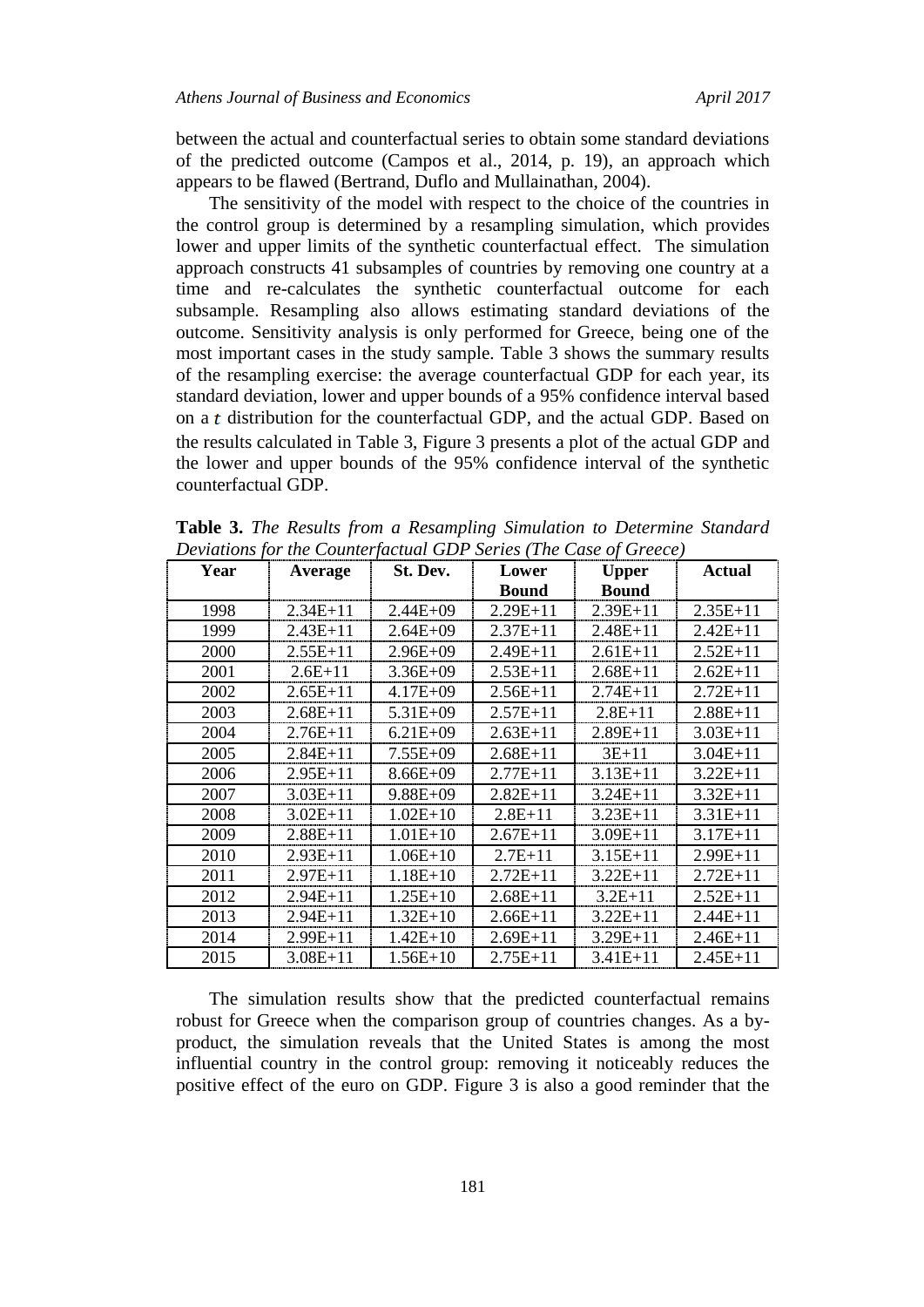synthetic counterfactual estimates depicted in Figure 1 are subject to potentially large fluctuations when the control group of countries changes.

**Figure 3.** *Actual GDP and the 95% Confidence Interval Bounds for the Counterfactual GDP (the case of Greece)*



Greece

#### **The Effect of Common Currency on Inflation**

It is shown that the effect of the euro on GDP is quite different for different countries and time periods. There is no general conclusion that euro membership would be, on average, either good or bad for all countries at all times. Perhaps, the benefits of common currency are not solely reflected in higher national GDP levels, but rather in other measures of economic activity. One argument in favour of a common currency is economic stability, which includes price stability.

Would prices have been more volatile if a country stayed out of the euro area? Let us try to answer this question using the synthetic counterfactual method. The algorithm yields the counterfactual inflation series,  $Y_{1t}$  in equation (3), based on a set of predictors  $X$  that help calculate the weights  $W$  and  $V$ (these weights are not the same as in the case of GDP.) For a few euro area countries, Table 4 tests the equality of the means and standard deviations of the actual vs. counterfactual series of CPI inflation rates over the period between 1996 and 2013.The null hypothesis of the test is that the means are equal. The results in the table show high  $p$ -values, which do not reject the null hypothesis of equal means. In other words, there is no evidence that the average inflation would have been different if the country did not join the Eurozone. The table also shows no significant differences in standard deviations between actual and counterfactual inflation rates (with the notable exception of Ireland), which suggests that price stability may not be enhanced by the adoption of the euro.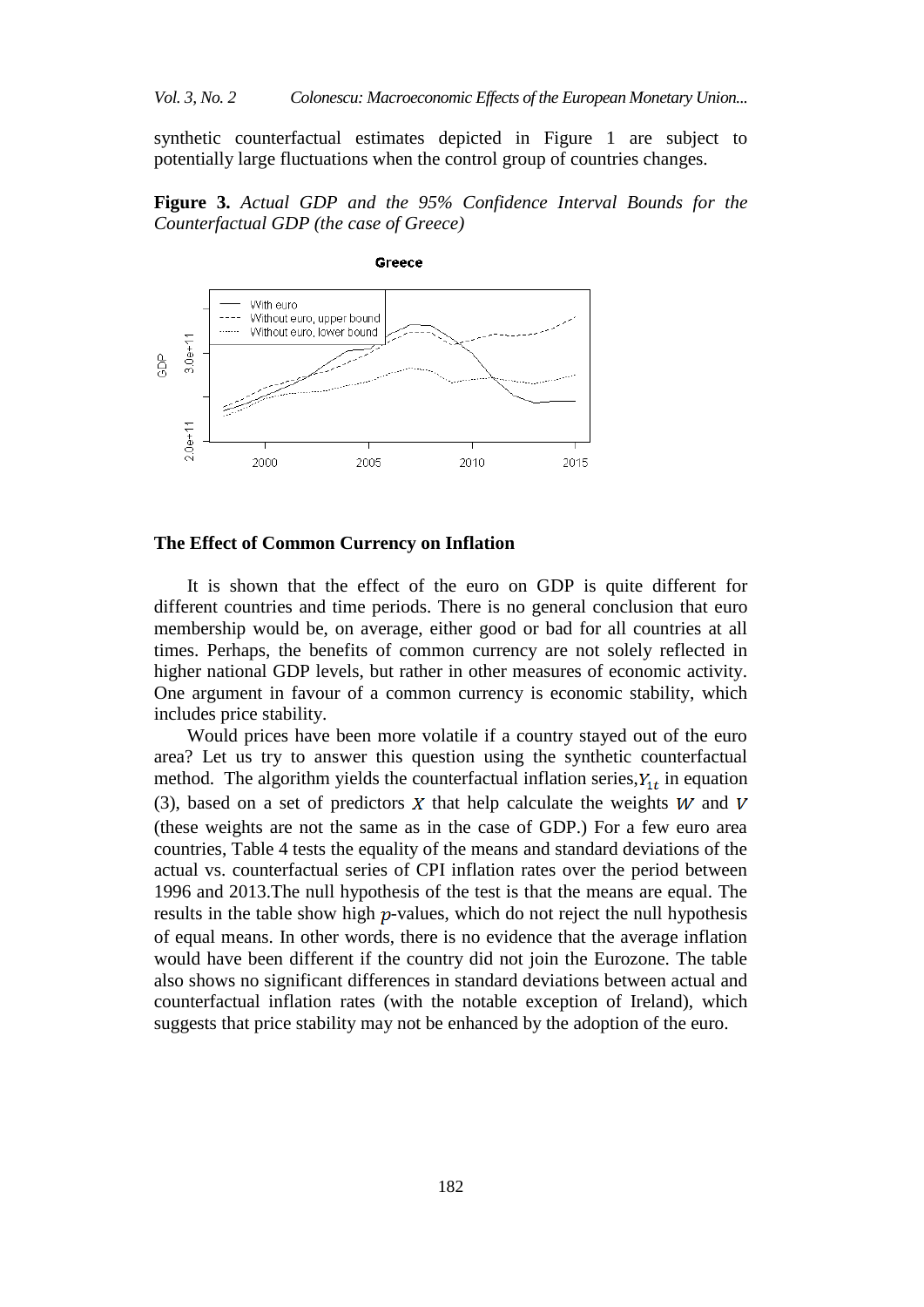| Country  | <i>t</i> -test for mean equality<br>$H_0$ : means are equal | Levene's test of equality of standard<br>deviations |
|----------|-------------------------------------------------------------|-----------------------------------------------------|
|          |                                                             | $H_0$ : standard deviations are equal               |
| Portugal | 0.9                                                         | 0.43                                                |
| Greece   |                                                             | 0.71                                                |
| Italy    | 0.6                                                         | 0.68                                                |
| Spain    | 0.6                                                         | 0.83                                                |
| Ireland  | 0.7                                                         | 0.03                                                |
| France   | 0.3                                                         | 0.72                                                |
| Germany  | 0.1                                                         | 0.58                                                |
| Slovenia | 0.3                                                         | 0.39                                                |

**Table 4.** *p-Values for Equality of Means and Standard Deviations in inflation*

#### **The Effect of Common Currency on Exchange Rate and Debt**

In general, the present study suggests that there is no universal law stating the effect of a common currency on GDP or inflation. Where else could one look for an unequivocal effect of a common currency? As mentioned in the introductory section, one of the reasons of adopting the euro was the frustration of the European leaders with the wild fluctuations in bilateral exchange rates before and after the Europe's Exchange Rate Mechanism arrangement. However, El-Shagi et al., (2014) suggest that, at least for a few countries, such as reland, Portugal and Greece, adopting the euro did not actually solve fluctuation problems.

Another reason for adopting a common currency system in Europe is to force fiscal discipline on governments that historically run large public debts. The common currency comes with the Stability and Growth Pact, a mandatory set of rules requiring that a member should not have a public debt in excess of 60% of GDP. A synthetic counterfactual exercise can be done to determine whether government debt is influenced by the monetary union and its accompanying package of regulatory constraints.

For a few countries, Table 5 tests the equality of means and standard deviations of central government debt, expressed as percentage of GDP, between actual and counterfactual time series. This table shows a more intriguing picture than the inflation results in Table 4. According to Table 5 some countries, such as Portugal and Greece, seem to experience a higher average debt than if they did not join the euro area. For other countries, such as Germany, the actual and counterfactual averages are equal, but its debt has been stabilised by the euro membership. Yet for other countries, such as Ireland, the average debt is the same, but the standard deviation is greater with membership than without it.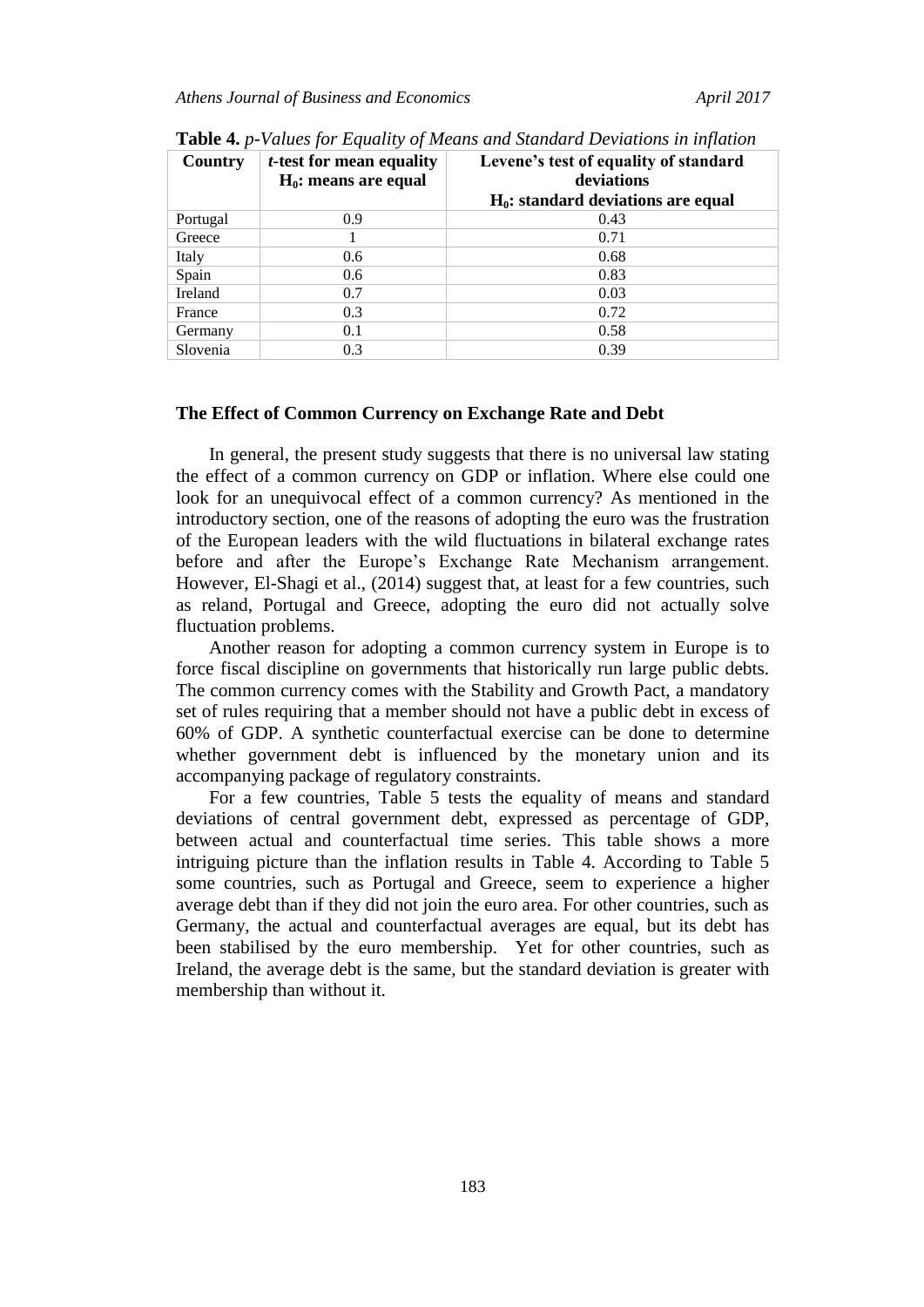| Country  | t-test for mean<br>equality<br>$H_0$ : means are<br>equal | Levene's test of<br>equality of standard<br>deviations<br>$H_0$ : standard<br>deviations are equal | <b>Notes</b><br>$C = "counterfactual"$<br>$A = "actual"$ |
|----------|-----------------------------------------------------------|----------------------------------------------------------------------------------------------------|----------------------------------------------------------|
| Portugal | $6e-04$                                                   | 0.047                                                                                              | mean(C) < mean(A)                                        |
| Greece   | $1e-14$                                                   | 0.51                                                                                               | mean(C) < mean(A)                                        |
| Italy    | $2e-16$                                                   | 0.73                                                                                               | mean(C) < mean(A)                                        |
| Spain    | $4e-02$                                                   | 0.53                                                                                               | mean(C) > mean(A)                                        |
| Ireland  | 0.2                                                       | $6.6e-03$                                                                                          | std(C) < std(A)                                          |
| France   | 6e-04                                                     | 0.094                                                                                              | mean(C) > mean(A)                                        |
| Germany  | 0.3                                                       | 0.054                                                                                              | std(C) > std(A)                                          |
| Slovenia | 0.8                                                       | 0.82                                                                                               | $H_0$ not rejected                                       |

**Table 5.** *p-Values for Equality of Means and Standard Deviations in Government Debt (% of GDP)*

#### **Conclusion**

Using a synthetic counterfactual method, we find evidence that the adoption of the euro has had a significant impact on GDP in some countries, but the effect is not generally positive or negative and varies significantly across countries. Moreover, the effect appears to be changing over time from beneficial to detrimental or the other way around in some countries. This finding appears to be consistent with the literature on monetary integration or exchange rate regimes, which suggests that the effect of the exchange rate on economic growth is fundamentally country-specific. This method does not allow specifying what exactly determines the differences across countries, but it vividly reveals these differences.

The same can be stated about other macroeconomic variables, such as inflation and government debt. Other studies show that even real exchange rate stability, which is an important objective of the common currency is not achieved in all countries by the common currency (El-Shagi et al., 2014). Thus, the macroeconomic benefits of the European currency union are not to be taken for granted, and the decision whether to become a member (or to stay a member for that matter) should ponder an individual country's circumstances. In this regard, this study provides a useful framework when analysing individual countries that may (re-) consider their euro area membership.

### **References**

- Abadie, A., & Gardeazabal, J. (2003). The Economic Costs of Conflict: A Case Study of the Basque Country. *The American Economic Review*, 113-132.
- Abadie, A., Diamond, A., & Hainmueller, J. (2010). Synthetic Control Methods for Comparative Case Studies: Estimating the Effect of California's Tobacco Control Program. *Journal of the American Statistical Association*, 493-505.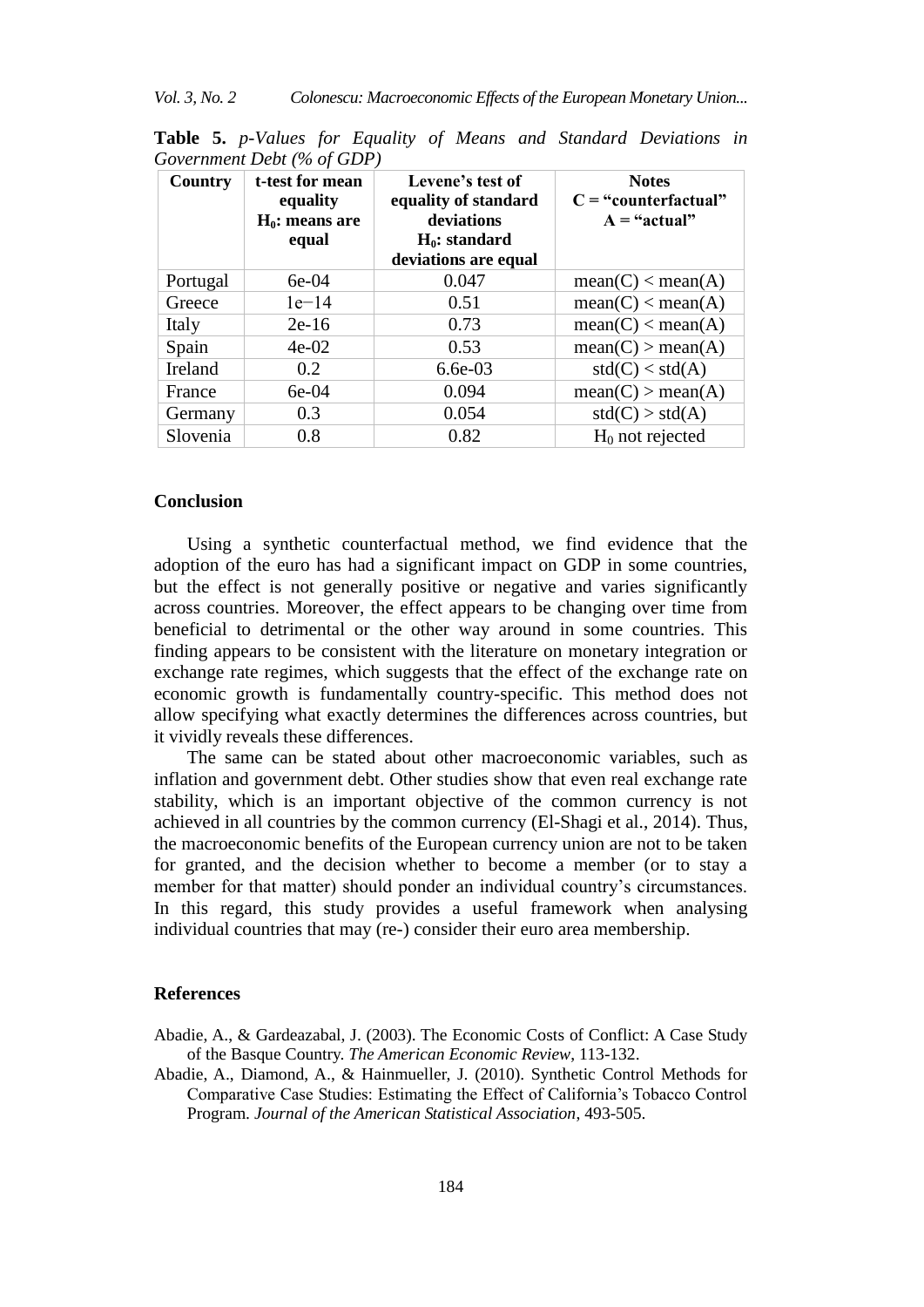- Abadie, A., Diamond, A., & Hainmueller, J. (2011). Synth: An R Package for Synthetic Control Methods in Comparative Case Studies. *Journal of Statistical Software, 42*(13), 1-17. Retrieved from http://www.jstatsoft.org/v42/i13/paper
- Alessina, A., & Barro, R. (2002). Currency Unions. *The Quarterly Journal of Economics*, 409-436.
- Baikan, I. O. (2016). The Effects of Exchange Rate Regimes on Economic Growth: Evidence from Propensity Score Matching Estimates. *Journal of Applied Statistics*, 914-924.
- Bailliu, J., Lafrance, R., & Perrault, J.-F. (2002). *Does Exchange Rate Policy Matter for Growth?* Bank of Canada. Ottawa: Bank of Canada. Retrieved November 13, 2016, from http://www.bankofcanada.ca/wp-content/uploads/2010/02/wp02- 17.pdf
- Baldwin, R. E., & Forslid, R. (2000). Trade Liberalization and Endogenous Growth: A q-Theory Approach. *Journal of International Economics*, 497-517.
- Bertrand, M., Duflo, E., & Mullainathan, S. (2004). How much should we trust differences-in-differences estimates? *The Quarterly Journal of Economics*, 249- 275.
- Billmaer, A., & Nanncini, T. (2013). Assessing Economic Liberalization Episodes: A Synthetic Control Approach. *The Review of Economic Statistics*, 983-1001.
- Breton, T. R. (2013). The role of education in economic growth: Theory, history and current returns. *Educational Research*, 121.
- Campos, N., Coricelli, F., & Moretti, L. (2014, April). *Economic Growth and Political Integration:Estimating the Benefits from Membership in the European Union Using the Synthetic Counterfactuals Method.* Bonn: Institute for the Study of Labour (IZA).
- Conti, M. (2014). The Introduction of the Euro and Economic Growth: Some Panel Data Evidence. *Journal of Applied Economics*, 199-211.
- Dees, S., Mauro, F. D., Pesaran, H., & Smith, V. (2007). Exploring the International Linkages in the Euro Area: A Global VAR Analysis. *Jopurnal of Applied Econometrics, 22*(1), 1-38. doi:10.1002/jae.932
- Eisner, R. (1992). Deficits: Which, how much, and so what? *The American Economic Review*, 295-298.
- El-Shagi, M., Lindner, A., & Schweinitz, G. v. (2014). Real Effective Exchange Rate Misalignment in the Euro Area: A Counterfactual Analysis. *IWH Discussion Papers*(6).
- Imbens, G., & Wooldridge, J. (2009). Recent Developments in the Econometrics of Program Evaluation. *Journal of Economic Literature*, 5-86.
- Kalaitzoglu, I., & Durgheu, B. (2016). Financial and Economic Growth in Europe: Is the Euro Beneficial for All Countries? *Journal of Economic Integration*, 414-471.
- Levy-Yevati, E., & Sturzenegger, F. (2003). To Float or to Fix: Evidence on the Impact of Exchange Rate. *The American Economic Review*, 1173-1193.
- Mankiw, N. G., Romer, D., & Weil, D. N. (1992). A Contribution to the Empirics of Economic Growth. *The Quarterly Journal of Economics*, 407–437.
- Montalvo, J. G. (2011). Voting after thte Bombings: A Natural Experiment on the Effect of Terrorist Attacks on Democratic Elections. *The Review of Economics and Statistics*, 1146–1154.
- Papanikos, G. T. (2015). The Real Exchange Rate of Euro and Greek Economic Growth. *Journal of Economic Asymmetries*, 100-109.
- Solow, R. M. (1956). A contribution to the theory of economic growth. *Quarterly Journal of Economics*, 65–94.
- Solow, R. M. (1957). Technical change and the aggregate production function. *Review*